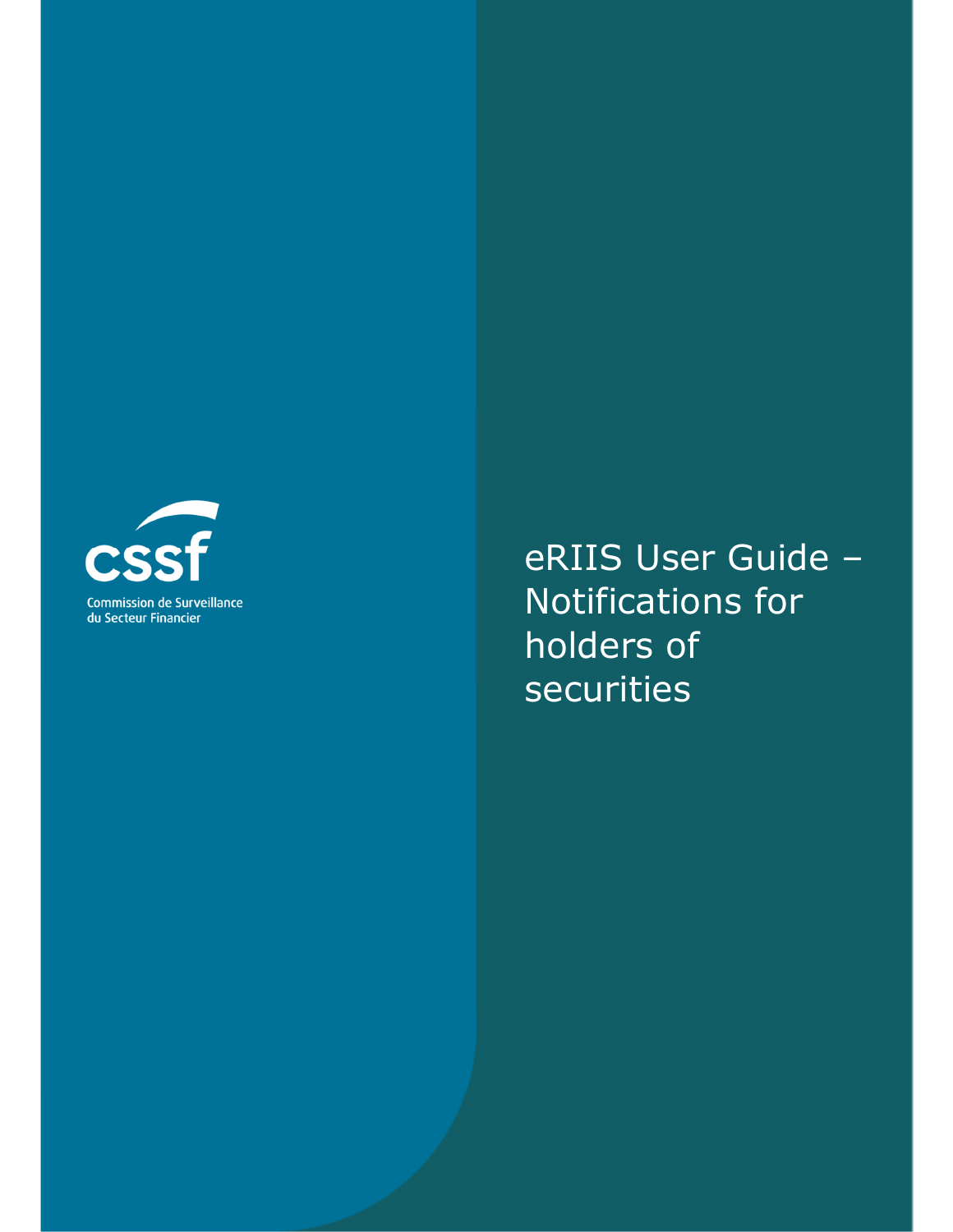

# **eRIIS User Guide – Notifications for holders of securities**

#### **CONTENTS**

| $\mathbf{1}$ . | Introduction                                  |    |
|----------------|-----------------------------------------------|----|
| 2.             | Overview                                      | 3  |
| 3.             | Concepts of User Account and Reporting Entity |    |
| 4.             | Major holding notifications                   | 5. |
| 5.             | Manager's transactions notifications          |    |
| 6.             | Helpdesk                                      |    |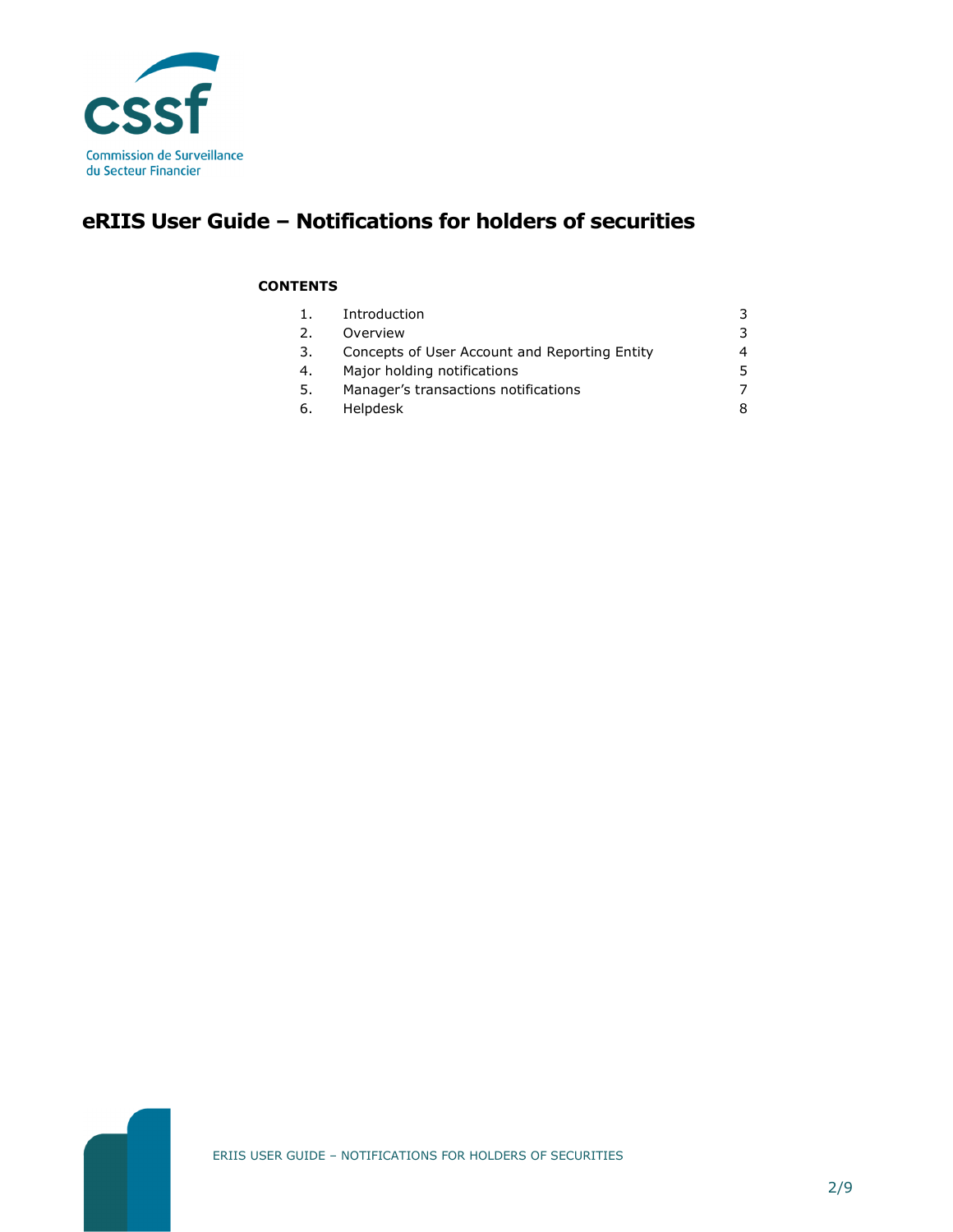

### **eRIIS User Guide – Notifications for holders of securities**

### **1. Introduction**

eRIIS (**e**lectronic **R**eporting of **I**nformation concerning **I**ssuers of **S**ecurities) is a new portal that has been established by the CSSF to enable entities subject to the Transparency Law1 and the Market Abuse Regulation<sup>2</sup> to fulfil their filing obligations. Two types of entities are concerned: (1) issuers of securities and (2) holders of securities (for notifications of major holdings and/or for notifications by Persons Discharging Managerial Responsibilities within an issuer).

This complementary User Guide is about "**Notifications for holders of securities**". It presents how holders of securities can file major holding as well as manager's transactions notifications in the eRIIS portal.

Please be aware that as from 4 March 2022 the CSSF requires all submissions of information to the CSSF required under the Transparency Law and the Market Abuse Regulation to be carried out through eRIIS. Should you experience difficulties in creating a User Account or in case of delays incompatible with filing deadline legal requirements, please contact the CSSF via eRIIS.support@cssf.lu.

### **2. Overview**

Filings on the eRIIS portal can be done either by Reporting Entities in their capacity as holders of securities or as issuers of securities. The present User Guide only concerns Reporting Entities that file notifications as **holders of securities** (notifications by users in their capacity as or on behalf of holders of securities**,** i.e. either "Managers' transactions notifications" or "Major holding notifications"). It does not concern the filings by issuers in relation to the publication of information included in such notifications.

*1 Law of 11 January 2008 on transparency requirements for issuers.* 

*2 Regulation (EU) No 596/2014 of the European Parliament and of the Council of 16 April 2014 on market abuse.*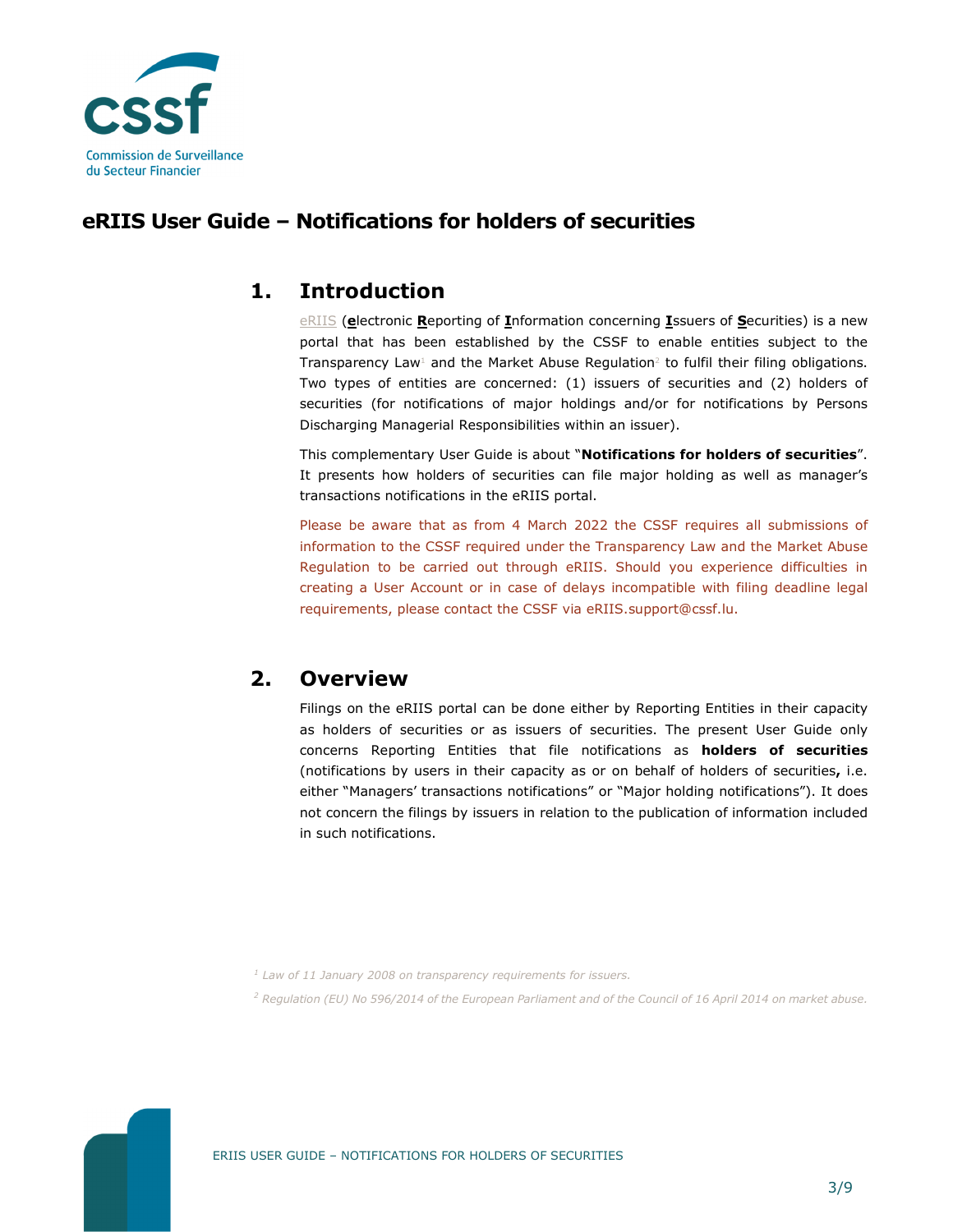

## **3. Concepts of User Account and Reporting Entity**

Before being able to submit major holding or managers' transactions notifications, it is important to understand the fundamental distinction between the concepts of User Account and Reporting Entity. This has already been detailed in the User Guide "Access and Authentication".

The first step is the creation of a **User Account** in eRIIS<sup>1</sup>. A User Account is needed to access the eRIIS portal: it identifies the physical person who is submitting a filing for and on behalf of a **Reporting Entity**.

For example: *"Mr. X" creates an eRIIS account because he wants to submit a major holding notification on behalf of "Company X-Y-Z S.A."* 

Following the creation of a User Account, such account must be linked to the Reporting  $Entity<sup>2</sup>$  on which behalf a filing is to be done. Please note that in certain cases User Accounts and Reporting Entities may refer to the same person<sup>3</sup>.

Two scenarios may occur here:

1) The Reporting Entity already exists in eRIIS

In such case, we kindly ask you to rely on the already existing Reporting Entity to file information. This can be done by any User Account assigned to said Reporting Entity.<sup>4</sup>

In certain cases you may not be aware that the Reporting Entity has already been created in eRIIS by another user. If this is the case, you need to identify (within your Reporting Entity) the person acting as SuperUser of the Reporting Entity (as only the SuperUser can grant you the necessary rights). $5$ 

<sup>1</sup> Please refer to point 2. User Account of our User Guide "Access and Authentication".

*<sup>2</sup> Please refer to point 3. Reporting Entities of our User Guide "Access and Authentication".* 

*<sup>3</sup> This is notably the case where a natural person intends to file information on its own behalf. In such cases, the person in question is required to first obtain a User Account (on behalf of the concerned person's name) and subsequently create a Reporting Entity (the same concerned persons) to which the afore-mentioned User Account will be assigned.* 

*<sup>4</sup> Only the main, so-called Super User will be assigned by the CSSF to the Reporting Entity. Any further User Accounts (to be assigned to or revoked from the Reporting Entity) are managed by the Super User.* 

*<sup>5</sup> Please refer to the User Guide Roles and Rights Management for further details*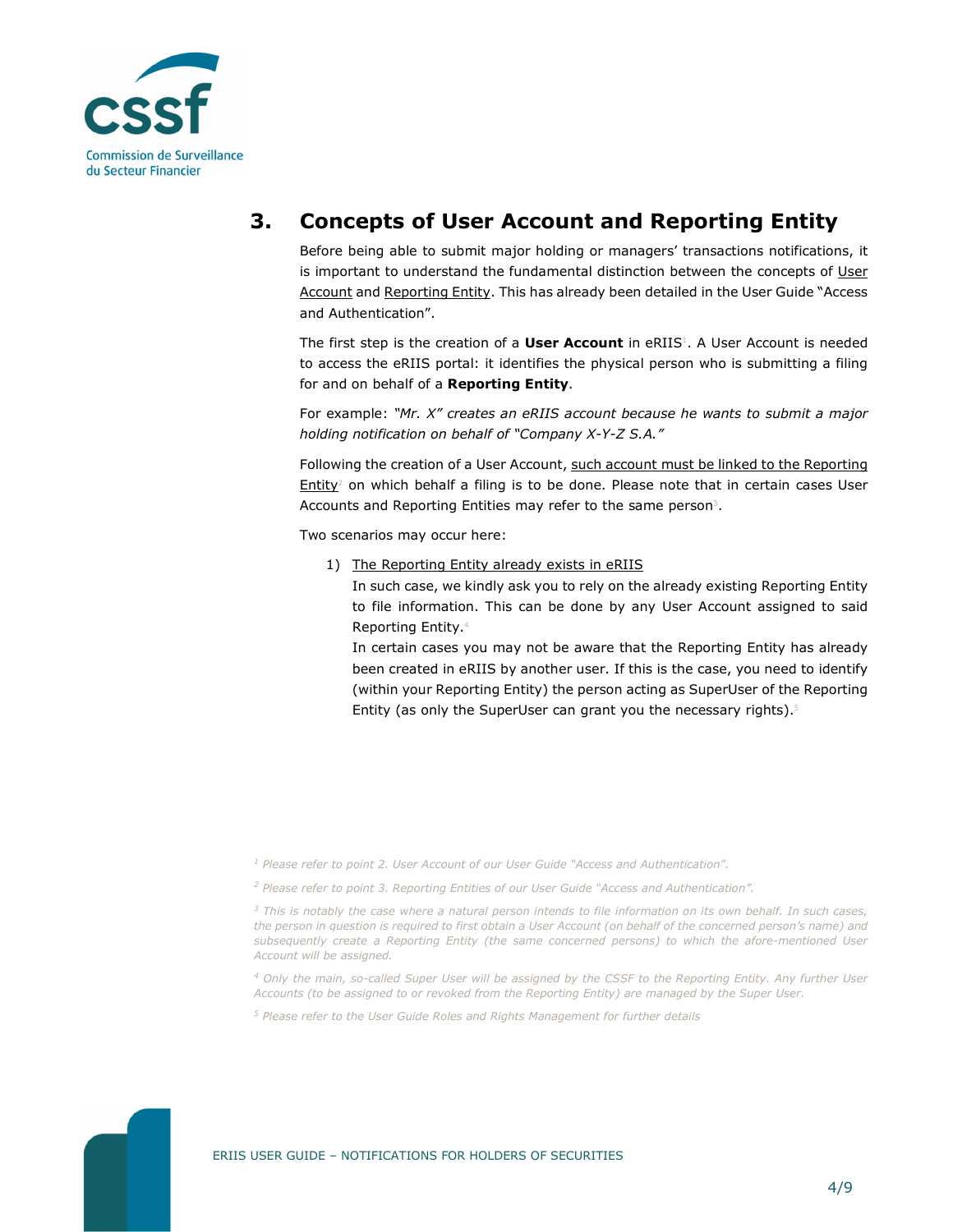

For example: *"Following his eRIIS User Account creation, Mr. X needs to be linked to the Reporting Entity "Company X-Y-Z" to submit filings. He contacts his colleague Ms. Y, who is the Super User and has already done filings on behalf of this Reporting Entity in the past. Ms. Y (in her capacity as Super User of the Reporting Entity) gives Mr. X the necessary access rights. He may now proceed with his first filing."* 

#### 2) The Reporting Entity does not exist in eRIIS

In the absence of an existing Reporting Entity in eRIIS, the User Account must request its creation within eRIIS. To create a new Reporting Entity, please click on "Create a new reporting entity" and follow the instructions.

Following the request for the creation of a new Reporting Entity (and even before validation by the CSSF), the User account having filed the request will immediately be able to submit major holding and managers' transactions notifications on its behalf.

## **4. Major holding notifications**

To file a major holding notification in eRIIS as (or on behalf of) holder of securities, please proceed as follows:

(1) Access eRIIS and (depending on your situation) choose the appropriate Reporting Entity. The following screen should appear:

| Reporting entity information                              | My Info                           |                                   |
|-----------------------------------------------------------|-----------------------------------|-----------------------------------|
| CSSF code                                                 |                                   |                                   |
| (Example of holder of securities)<br>Name                 | First name and last name          | (Example of holder of securities) |
| LEI                                                       | Nationality                       | Luxembourg                        |
| Change                                                    | Date of birth                     | 1980-01-01                        |
| Create a new filing                                       | Identification type               | Passport number                   |
|                                                           | Number                            | ,,,,,,,,,,,,,,,,,,,,,             |
| Menu                                                      | Postal address of residence       | 1, rue XYZ                        |
|                                                           | Postal code and city of residence | L-1150 Luxembourg                 |
| $~\vee~$ My space                                         | Country of residence              | Luxembourg                        |
| <b>0</b> My info                                          |                                   |                                   |
| ۰<br>Documents                                            | <b>Personal Telephone number</b>  | $-35211111111111$                 |
| $~\vee~$ Filings                                          | Personal E-mail address           | holder.of.securities@example.com  |
| <b>III</b> All notifications for holders of<br>securities |                                   |                                   |

- (2) Click on "Create a new filing".
- (3) Select the metadata type "Major holding notification" and press "Next".
- (4) In the "Metadata" screen section, fill in the necessary information as required under Part 1 to Part 6. Click on "Save" at the bottom of each Part. Please be aware that tables can only be filled after the form has been saved a first time.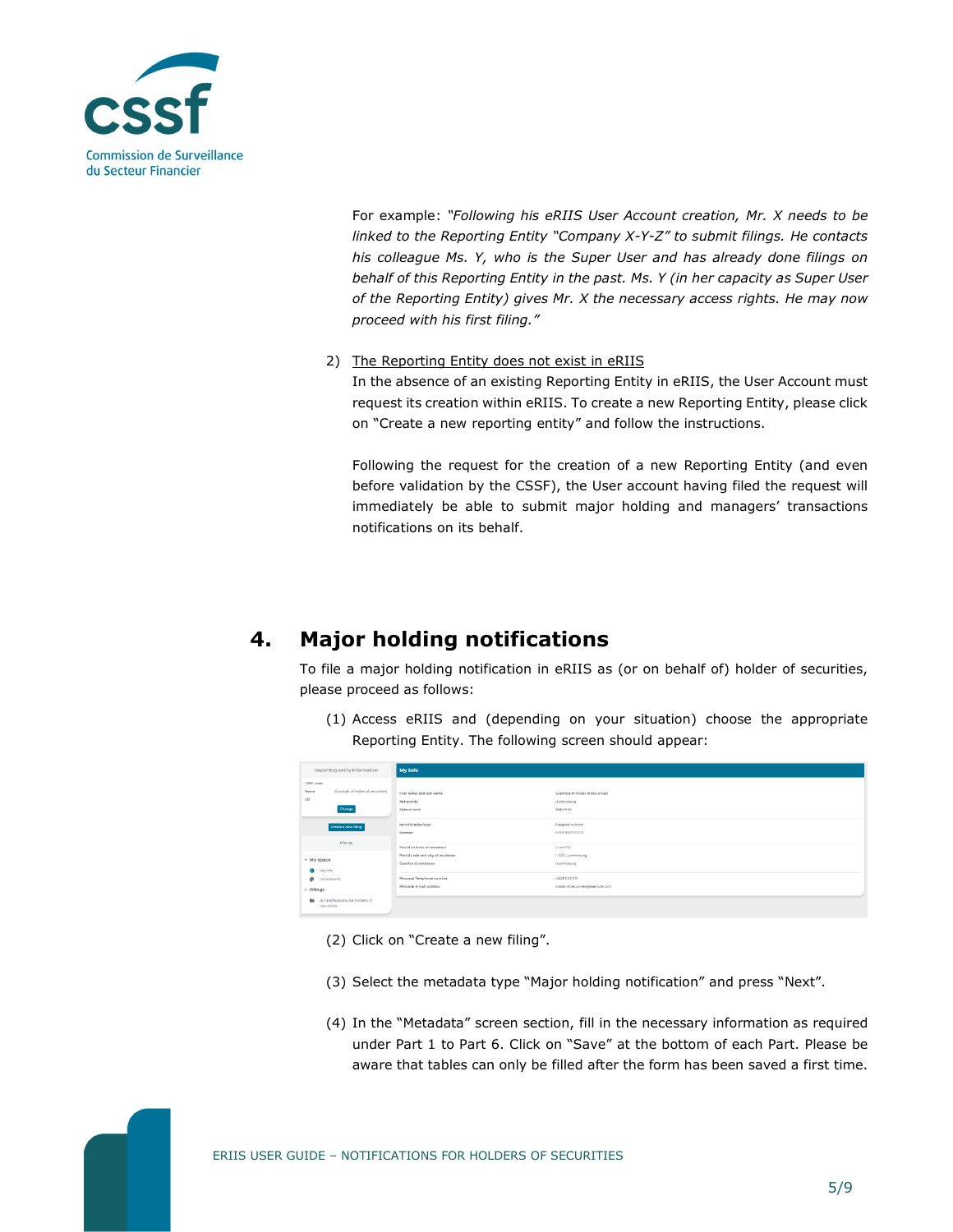

- (5) If necessary, additional documents concerning the major holding notification can be included in the filing by selecting "Documents" (in the "Menu" section) and adding the document(s) in question under "Appendix". Note in that respect that if the last checkbox of Part4 ("The full chain of controlled undertakings is too complex to illustrate under point 8 of this form […].") is selected, one document (at least) mandatorily needs to be added as "Appendix" under "Documents".
- (6) When Part1 to Part6 are completed and saved (and, depending on the case, any document included), the major holding notification may be submitted to the CSSF by clicking on "Submit" (under "Actions") and confirming the submission.
- (7) An email of acknowledgement of receipt of the filing submission will be sent by eRIIS. This email includes a reference number attributed to the filing.
- (8) The email will urge you to download the notification form, which is accessed under "Documents" / "Main" (in the "Menu" section). When filing said notification form with the issuer concerned, please also indicate the CSSF reference number mentioned under point (7) above in the email to the issuer. Note that any complementary document added under "Appendix" will not be included in the notification form generated by eRIIS. Any complementary document thus needs to be included in the email of filing to the issuer, in complement to the notification form itself.



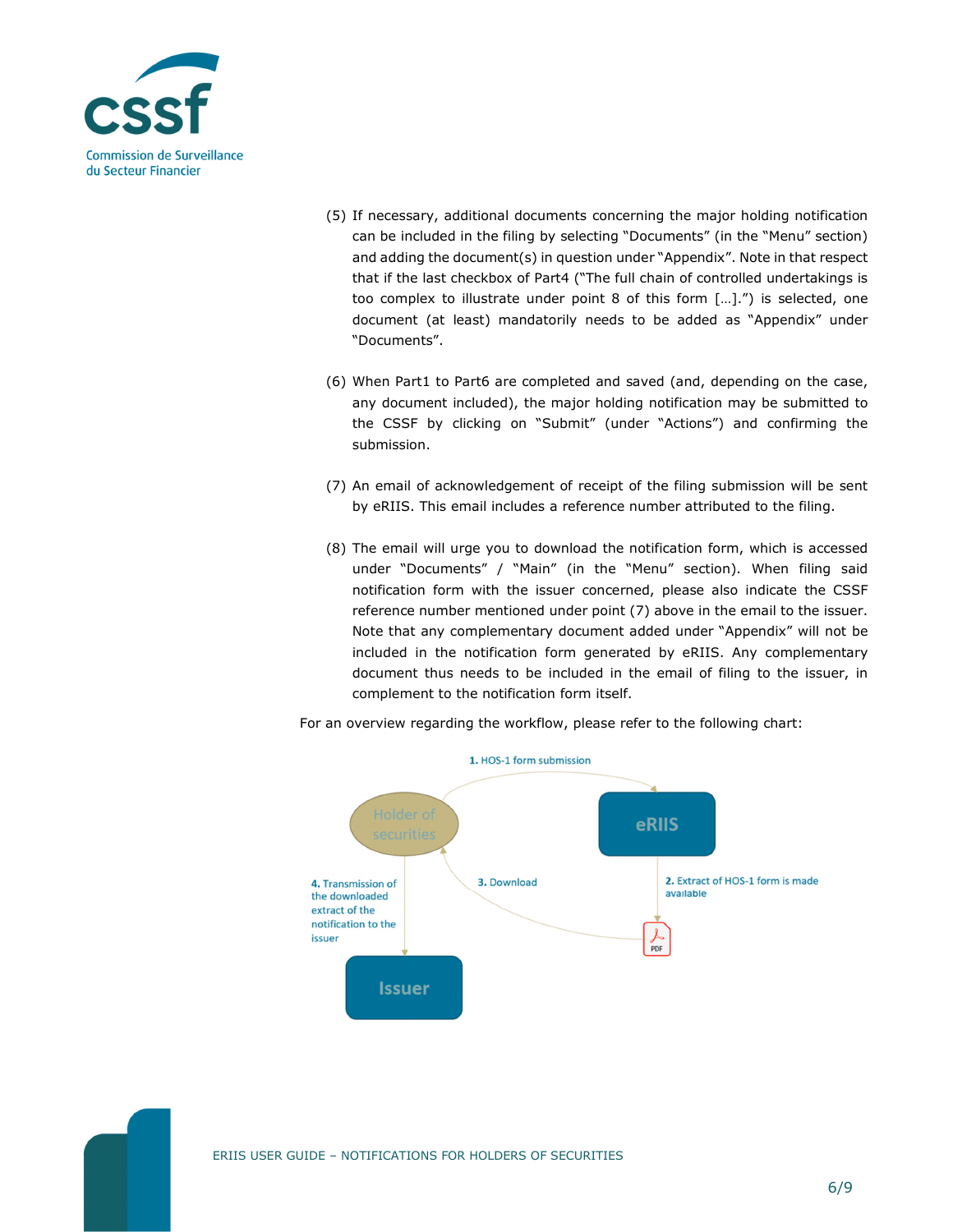

## **5. Manager's transactions notifications**

To file a manager's transactions notification in eRIIS as (or on behalf of) holder of securities, please proceed as follows:

(1) Access eRIIS and (depending on your situation) choose the appropriate Reporting Entity. The following screen should appear:

| Reporting entity information                              | My Info                           |                                   |
|-----------------------------------------------------------|-----------------------------------|-----------------------------------|
| CSSF code                                                 |                                   |                                   |
| (Example of holder of securities)<br>Name                 | First name and last name          | (Example of holder of securities) |
| LEI                                                       | Nationality                       | Luxembourg                        |
| Change                                                    | Date of birth                     | 1980-01-01                        |
| Create a new filing                                       | Identification type               | Passport number                   |
|                                                           | Number                            | ,,,,,,,,,,,,,,,,,,,,,,            |
| Menu                                                      | Postal address of residence       | 1, rue XYZ                        |
| $~\vee~$ My space                                         | Postal code and city of residence | L-1150 Luxembourg                 |
|                                                           | Country of residence              | Luxembourg                        |
| <b>0</b> My info                                          |                                   |                                   |
| Documents                                                 | <b>Personal Telephone number</b>  | $+352111111111111$                |
| $~\vee~$ Filings                                          | Personal E-mail address           | holder.of.securities@example.com  |
| <b>III</b> All notifications for holders of<br>securities |                                   |                                   |

- (2) Click on "Create a new filing".
- (3) Select the metadata type "Manager's transactions notification" and press "Next".
- (4) In the "Metadata" screen section, fill in the necessary information as required under the "General information and context", "Details of the transactions" and "Additional information" parts. Click on "Save" at the bottom of each Part. Please be aware that tables can only be filled after the form has been saved a first time.
- (5) If necessary, additional documents concerning the major holding notification can be included in the filing by selecting "Documents" (in the "Menu" section) and adding the document(s) in question under "Appendix".
- (6) When the "General information and context", "Details of the transactions" and "Additional information" parts are completed and saved (and, depending on the case, any document included), the manager's transactions notification may be submitted to the CSSF by clicking on "Submit" (under "Actions") and confirming the submission.
- (7) An email of acknowledgement of receipt of the filing submission will be sent by eRIIS. This email included a reference number attributed to the filing.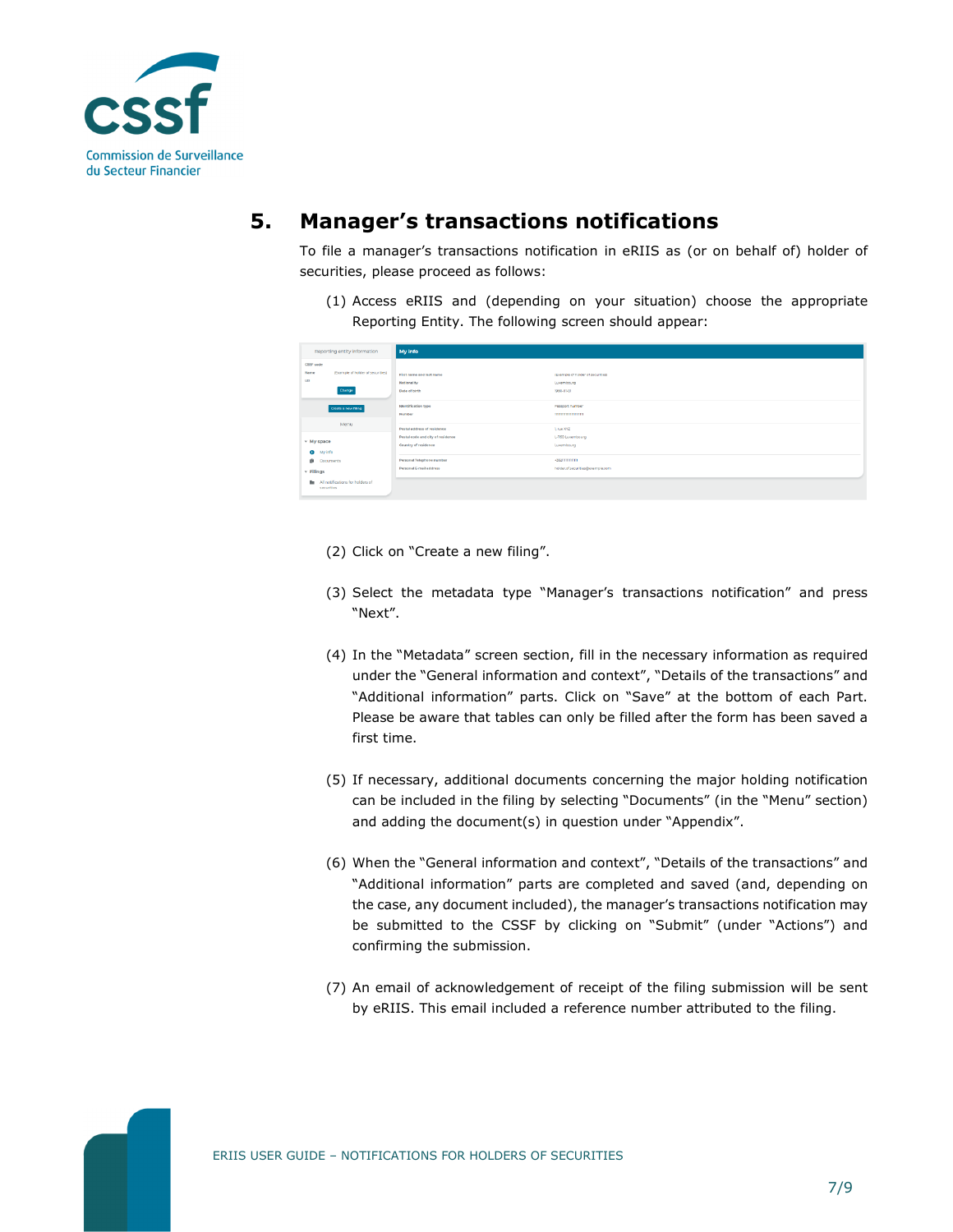

(8) The email will urge you to download the notification form, which is accessed under "Documents" / "Main" (in the "Menu" section). When filing said notification form with the issuer concerned, please also indicate the CSSF reference number mentioned under point (7) above in the email to the issuer. Note that any complementary document added under "Appendix" will not be included in the notification form generated by eRIIS. Any complementary document thus needs to be included in the email of filing to the issuer, in complement to the notification form itself.

For an overview regarding the workflow, please refer to the following chart:



## **6. Helpdesk**

In case of questions or problems regarding the use of eRIIS, please contact :

eRIIS.support@cssf.lu